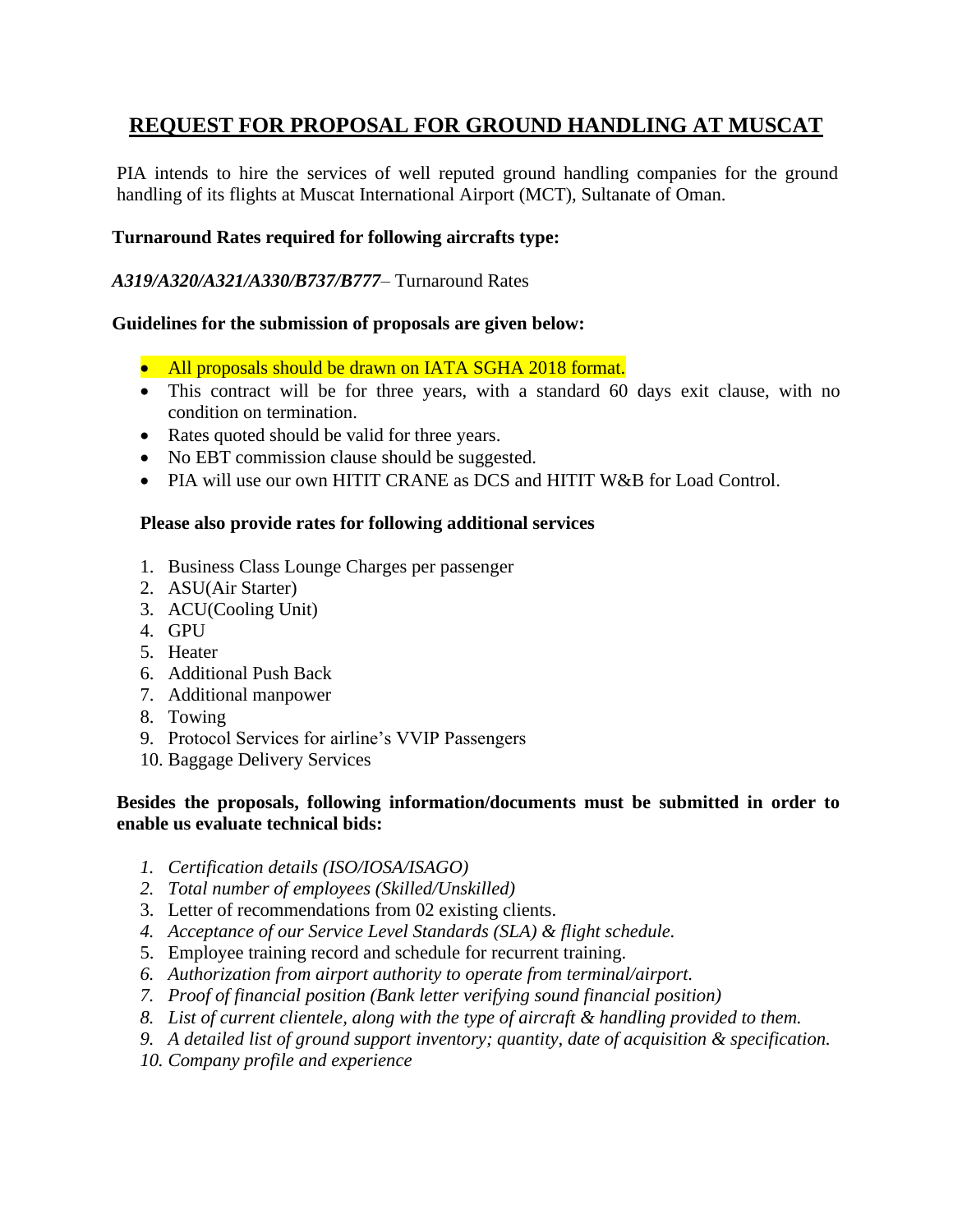| <b>Legal Entity Name</b>     |                                        |  |  |
|------------------------------|----------------------------------------|--|--|
|                              |                                        |  |  |
|                              | Address (City/State)                   |  |  |
|                              | Parent Company (if applicable)         |  |  |
|                              | Headquarters<br>Address<br>Parent      |  |  |
|                              | (City/State)                           |  |  |
|                              | Type of Business (S Corp., C Corp.,    |  |  |
|                              | Partnership, Sole Proprietor)          |  |  |
|                              | Attach financial statements (income    |  |  |
|                              | statements, balance sheets and cash    |  |  |
| <b>Financial Information</b> | flow statements) for the last 3 fiscal |  |  |
|                              | years and the most recent quarter if   |  |  |
|                              | available.                             |  |  |

# Financial Information:

#### **Important:**

Tender will be opened on **"Single Stage Two Envelope" basis.** All bidders must submit two sealed envelopes simultaneously, one containing technical proposal and the other financial proposal. Technical Proposal will be opened on tender opening date. PIA will be at liberty to extend the opening date, revise the requirement or annul the whole tender proceedings at any stage prior to opening of bids. No change will be done after the bids are opened.

Closing date and time which is the last date for submission of tender is **1 st May 2022** by **1300 hrs LT** at below address;

> **Country Manager Office Pakistan International Airlines Building No.54,Block 127,Ground Floor, Al Markazi Street,Ruwi ,CBD Area, Muscat, Sultanate of Oman. Office Contact No: [00968-24792471](callto:00968-24792471)**

- Technical proposals will be opened on the same day at **1330 hrs LT** in presence of all participating parties who wish to attend.
- Pakistan International Airlines reserves the right to reject any tender in part or full after assigning a reason, however PIACL will not be required to justify the grounds of rejection.
- Interested parties who can provide these services should submit tenders directly with PIACL, no sub-agents will be entertained.
- No tender will be entertained after expiry of foresaid date & time. PIA will not be responsible for postal delays or any other reason.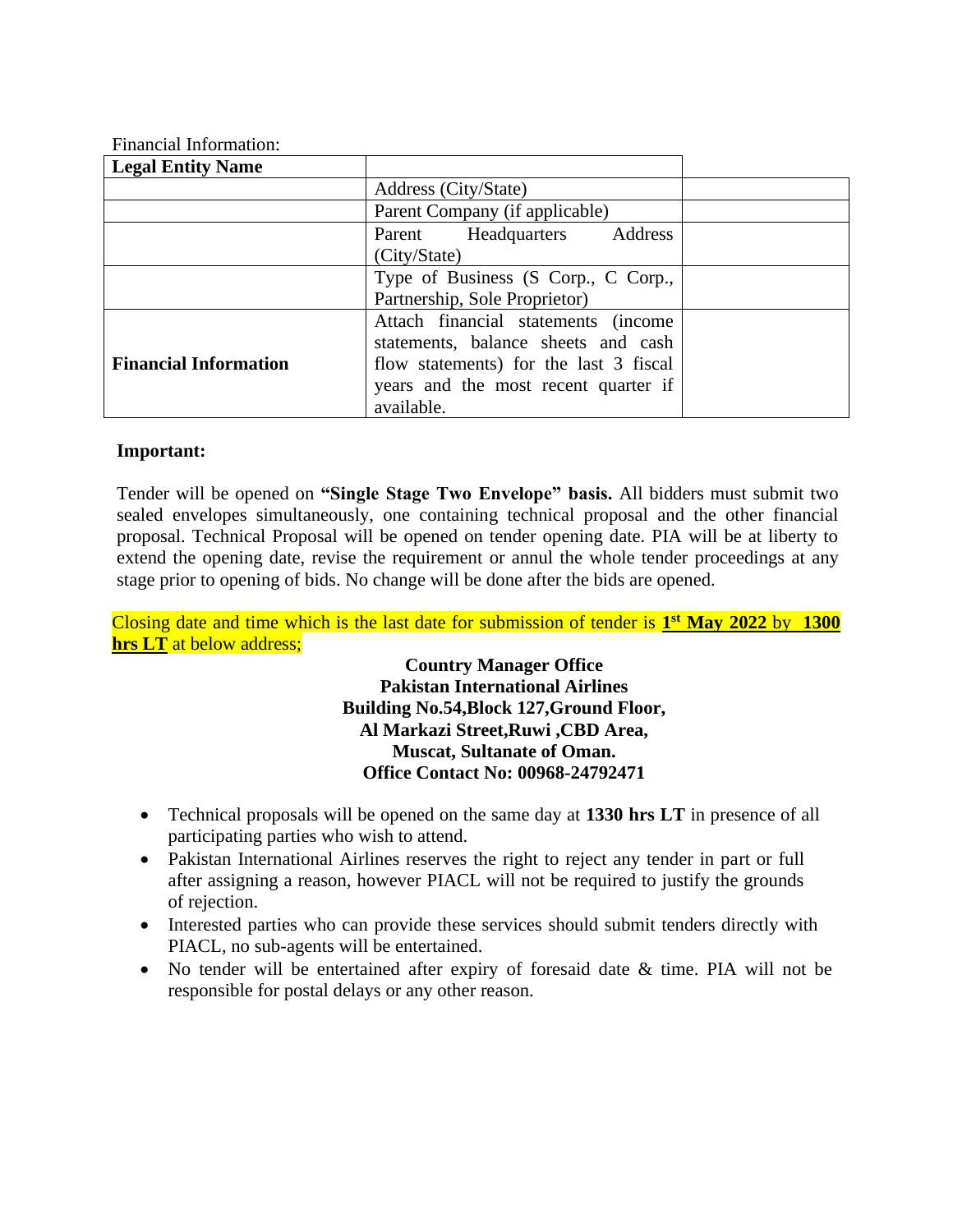# **Technical Evaluation Criteria**

All proposals will be evaluated as per following criteria:

Marks weightage:-. Technical: 50%.

Marks weightage:-. Financial: 50%.

Financial Proposal of only Technically Qualified Proposals will be opened. The Handling Agent getting maximum marks on 50-50 weightage (50 % for Technical & 50 % for Financial) will be awarded contract.

| <b>Mandatory Requirements</b>                                                                                                                  |                                                                               | Ground<br><b>Handling</b><br>Company |                                                  |
|------------------------------------------------------------------------------------------------------------------------------------------------|-------------------------------------------------------------------------------|--------------------------------------|--------------------------------------------------|
| <b>TECHNICAL EVALUATION PERFOMA</b>                                                                                                            |                                                                               |                                      | $Y=In/N=Out$                                     |
| Authorization from airport authority to operate<br>from $Airport(s)$                                                                           |                                                                               | Y/N                                  |                                                  |
| Provision of Basic Ground Handling Services as<br>per IATA SGHA for narrow bodied and wide<br>bodied aircraft (whichever aircraft is operated) |                                                                               | $\overline{Y/N}$                     |                                                  |
| <b>Other Requirements</b>                                                                                                                      | <b>Comments</b>                                                               | <b>Total Marks</b>                   | <b>Handling</b><br><b>Agency</b><br><b>Score</b> |
| <b>Type of handling</b><br>provided                                                                                                            | All services provided<br>the<br>bidding<br>by<br>company                      | 10                                   |                                                  |
|                                                                                                                                                | <b>Sub Contractor</b>                                                         | $\bf{0}$                             |                                                  |
| <b>Financial Position of</b>                                                                                                                   | Sound                                                                         | 10                                   |                                                  |
| the Company                                                                                                                                    | Not Sound                                                                     | $\boldsymbol{0}$                     |                                                  |
| Age and condition of<br><b>Ground Support</b><br>Equipment                                                                                     | 05 years old good<br>working condition                                        | 10                                   |                                                  |
|                                                                                                                                                | years old good<br>10<br>working condition                                     | 05                                   |                                                  |
|                                                                                                                                                | Old<br>equipment-bad<br>working condition                                     | 00                                   |                                                  |
| <b>Clientele</b>                                                                                                                               | 05 or more airlines(at<br>least<br>$\overline{1}$<br>five<br>star<br>airline) | 10                                   |                                                  |
|                                                                                                                                                | More than or equal to<br>05 airlines (no five<br>star airline)                | 08                                   |                                                  |
|                                                                                                                                                | 2 to 5 airlines                                                               | 0 <sub>5</sub>                       |                                                  |
| Training &<br><b>Certification</b>                                                                                                             | <b>IOSA/ISAGO</b><br>certified company                                        | 10                                   |                                                  |
|                                                                                                                                                | other<br>Any                                                                  | 0 <sub>5</sub>                       |                                                  |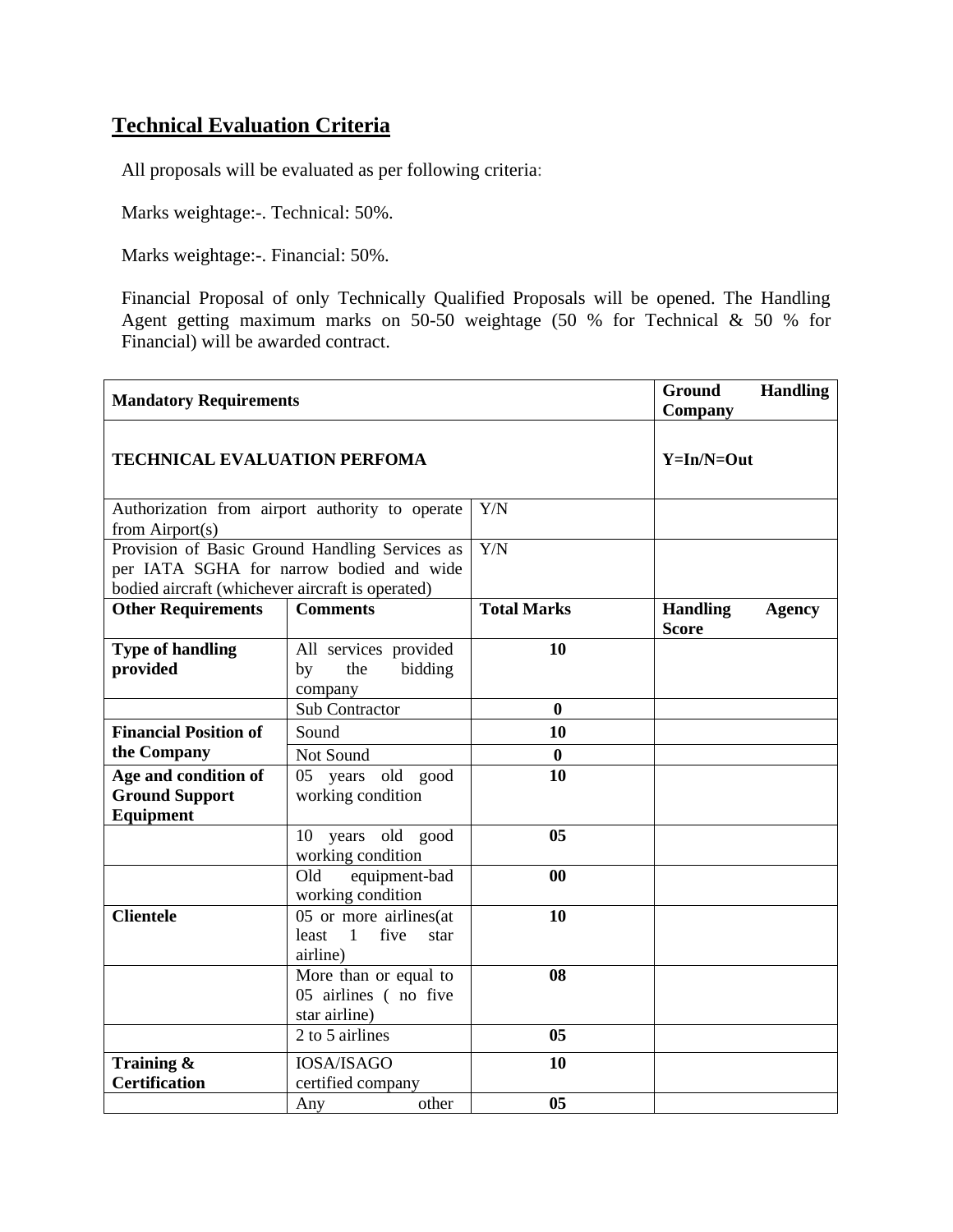|                             | certification?                            |                |     |
|-----------------------------|-------------------------------------------|----------------|-----|
| <b>Company profile and</b>  | Highly<br>established,                    | 10             |     |
| <b>Experience</b>           | more than 05 years of                     |                |     |
|                             | exp                                       |                |     |
|                             | 3 to 5 years exp                          | 07             |     |
|                             | 1 to 3 years exp                          | 05             |     |
| The GHA must be             |                                           | 20             |     |
| able to provide             |                                           |                |     |
| ground handling             |                                           |                |     |
| simultaneously to 3         |                                           |                |     |
| wide body aircrafts i-e     |                                           |                |     |
| <b>GHA</b> must have 3 sets |                                           |                |     |
| of inventory of all         |                                           |                |     |
| <b>GSE</b> required on both |                                           |                |     |
| narrow/wide body            |                                           |                |     |
| aircrafts;                  |                                           |                |     |
| 01 set includes;            |                                           |                |     |
|                             |                                           |                |     |
| Tug master 1                | 05 sets                                   |                |     |
| Lower lobe loaded 02        |                                           |                |     |
| Baggage belter-1            |                                           |                |     |
| Pax step-1                  |                                           |                |     |
| Tractor-1                   |                                           |                |     |
| GPU-1                       |                                           |                |     |
| AC Van-1                    |                                           |                |     |
| Coaster-2                   |                                           |                |     |
| Ramp bus-2                  |                                           |                |     |
| Ambulifter-2                |                                           |                |     |
| Flush cart-2                |                                           |                |     |
| Water cart-2                |                                           |                |     |
| Catering van-2              |                                           |                |     |
| $ASU-2$                     |                                           |                |     |
|                             | 04 sets                                   | 15             |     |
|                             | 03 sets                                   | 10             |     |
|                             | Less than 03 sets                         | $\bf{00}$      |     |
| No. of skilled              | 60%<br>skilled                            | 0 <sub>5</sub> |     |
| manpower                    | employees<br>$40\overline{\%}$<br>skilled | 03             |     |
|                             | employees                                 |                |     |
| <b>Acceptance of SLA</b>    | Acceptance of SLA                         | 15             |     |
| with penalties              | with penalties                            |                |     |
|                             | Acceptance of SLA                         | 0 <sub>5</sub> |     |
|                             | without penalties                         |                |     |
| <b>Total Marks</b>          |                                           |                | 100 |
| <b>Passing Marks</b>        |                                           |                | 70  |
| <b>Obtained Marks</b>       |                                           |                |     |
|                             |                                           |                |     |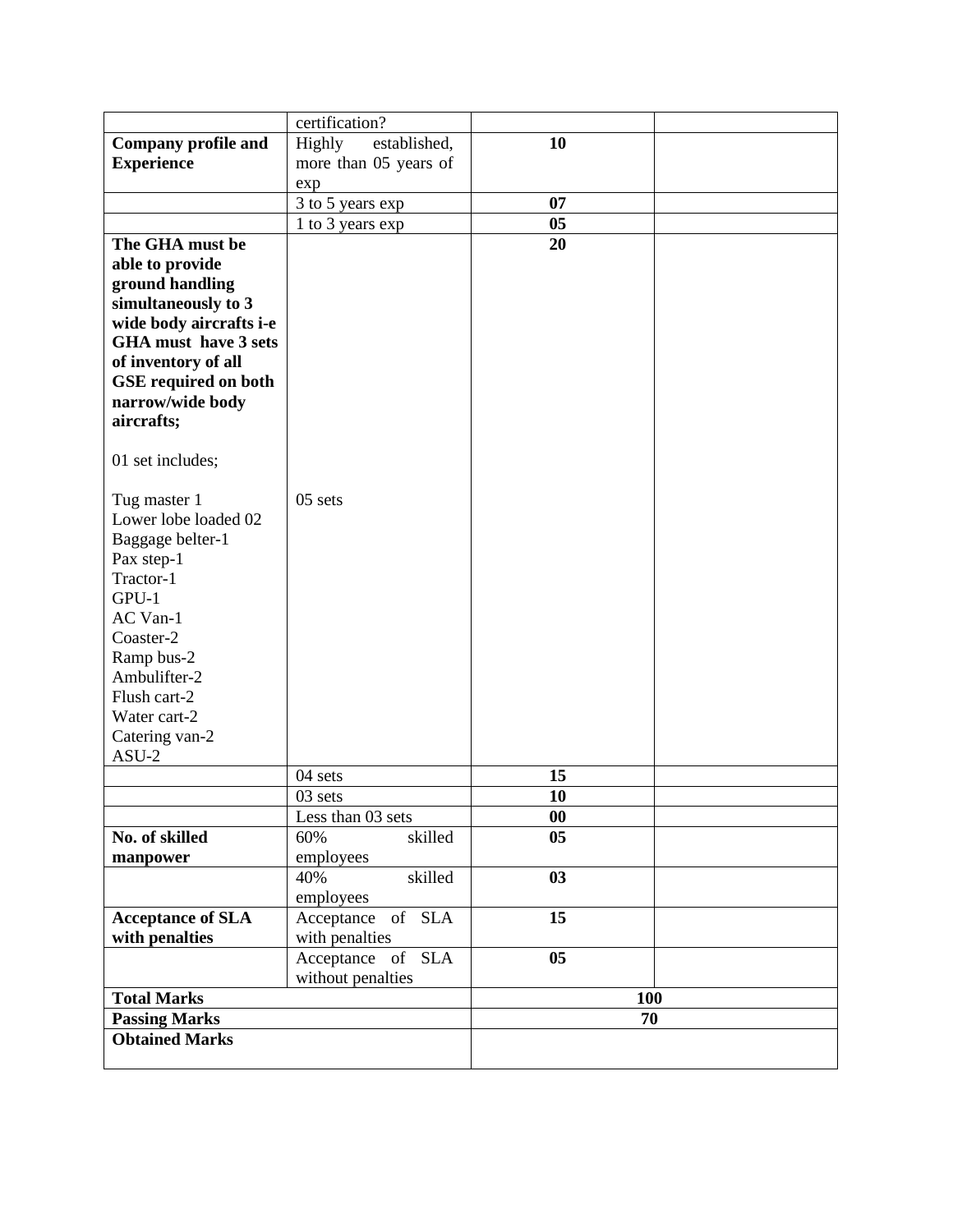# **Required List of Services at Muscat (MCT)**

### **SECTION 1 – MANAGEMENT FUNCTIONS**

1.1.2, 1.1.3, 1.1.4, 1.2.1, 1.2.2, 1.2.3(b,c,d), 1.2.4, 1.3.1, 1.3.2, 1.3.4, 1.3.5, 1.3.6, 1.3.8, 1.3.9, 1.4.7,

# **SECTION 2 – PASSENGER SERVICES**

2.1.1, 2.1.2, 2.1.3(a)(1,2,3,4,5,6 – TWO PRM FOC for ARR/DEP), 2.1.4(a)(1,5), 2.1.5, 2.1.6(a), 2.1.7, 2.1.8 (a)(5)(b)(1,3)*,* 2.1.9(c), 2.2.1, 2.2.2(a)(d), 2.2.3(a)(b)(1,3,4)*,* 2.2.4(a)(b)(1)(2)(i,iv), 2.2.5(a to c)(1)*,*   $2.2.6(a)(b)(1)(2)(i,iv)$ ,  $2.2.7(a)$ ,  $2.2.8(a)$ ,  $2.2.10(a)(b)(1)(2)(i,iii,iv)$ ,  $2.2.11(a)(1,3,4)$ ,  $2.2.12$ ,  $2.2.13(a,c,d)$ , 2.2.14(a)(c), 2.2.15(a - *intercept bags not suitable for overhead storage and load in hold recharged if collected bags are over 15 pieces per flight*)(b)(c), 2.2.16, 2.3.1*,* 2.3.2, 2.3.3, 2.3.4(a) 1,2,3,5 (within airport premises),

# **SECTION 3 – RAMP SERVICES**

3.1.1, 3.1.2, 3.1.3(a)(1)(2)(3), 3.1.4(a)(b), 3.1.5, 3.1.6, 3.1.7, 3.1.8(a)(1)(2)(3) *(Excludes bags not thru tagged), (Take all steps necessary to ensure inbound transfer baggage is located & loaded)*, 3.1.9, 3.2.1 (when automated guidance systems are not available), 3.3.1, 3.3.2(a)(b)(6) *(As per the Carrier's Ground Operations Manual*),  $3.4.1(a)(c)(1)(2)(3)(5)$  All additional chargers on requests as per appendix 2, 3.5.1, *(On Request , additional chagresas per appendix 2 ),* 3.5.2 (a) *(On Request , additional chagresas per appendix 2 ),* 3.6.1(a)(c)(1)(b)(c)(3), 3.6.2(a)(1)(2)*(On request and recharge),* 3.6.3(a)(c), 3.6.4(a)(1)(2), 3.6.5(a)(1)(2) (4) (5) (3 Addtional charge appendix 2 3.6.5.3) 3.6.6 (a)(b)(c)(d)(e)(f), 3.6.7(a),  $3.7.1(a)(1)(b)(1)(2)$ ,  $3.7.2(a)(1)(2)$ ,  $3.7.3$ ,  $3.8.1(a)(1)$ , One pushback per turn included- Thereafter at additional charge) – at additional charge), 3.8.1 (2) (Additional charge on request see appendix 2) 3.8.2(b), 3.10.1(a)*(On request by crew)*, 3.10.1(b)(2-9), 3.10.2(a), 3.10.3(a,b,d,f,g)(*On request and recharge*), 3.10.4(b)(2 - *specified by Carrier*), 3.11.1(a)(1), 3.12.1(a)(1)(2*)*(3 - *on request*),

# **SECTION 4 – LOAD CONTROL AND FLIGHT OPERATIONS**

4.1.1, 4.1.2(a)(b)(2), 4.2.1, 4.2.2 , 4.2.3, 4.3.1, 4.3.3(a)(1), 4.3.7, 4.3.10, 4.4.1, 4.4.4 (*where required*)

# **SECTION 6 – SUPPORT SERVICES**

6.2.1(a)(c)(1)*,* 6.2.2(a)(1)(3)(6), 6.2.2(c)(4)(5), 6.3.1(b)(1), 6.3.2, 6.3.3(a)(b)(c), 6.3.4, 6.3.5 *(report ULD issues to the Carrier), 6.4.1,* 6.5.1, 6.7.1

# **SECTION 7 - SECURITY**

7.1.1(a)(1)(2), 7.1.4(a)(1)(2)(3)(4)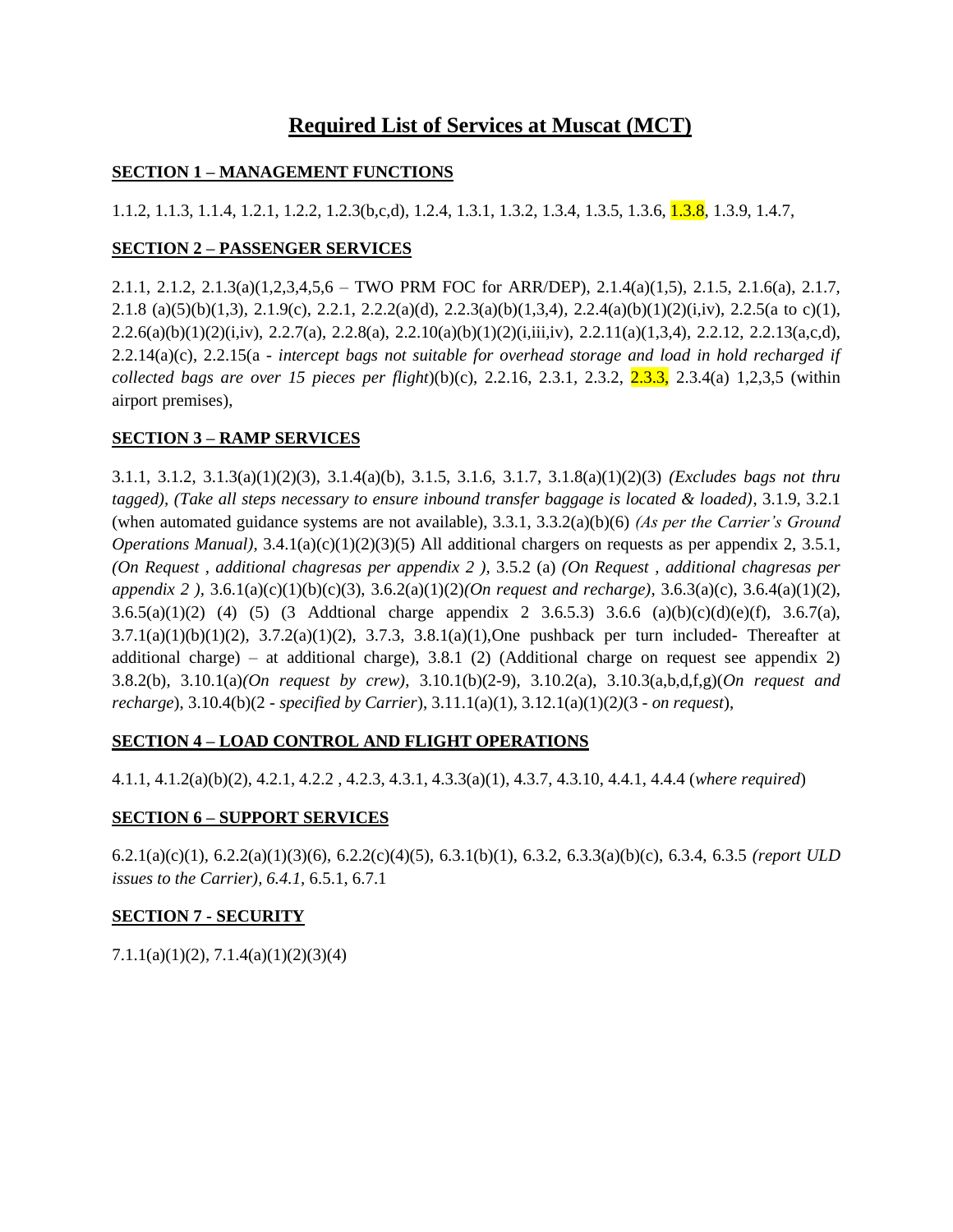# **Service Level Agreement-MUSCAT**

### **Passenger & Ramp Handling Service Level Standards**

### **SERVICE ASSURANCES**

- 1. Targets to be reviewed and assessed quarterly.
- 2. Failure to meet 5 out of 6 Performance Indicators/ Targets will result in deduction of 3% of the handling charges for the quarter. (re-chargeable items to be excluded)

# **PERFORMANCE INDICATORS & TARGETS**

# **1 – General**

# **A – Punctuality**

**↓ 98 % On-time Performance** 

# **B – Baggage Handling**

• Mishandled baggage, maximum 3 bags per 1000 passengers travelled.

# **2 - Passenger Handling**

# **A – (Check-In) (T/A Standard)**

- Check in to be open 240 minutes prior to STD with correct signage for W/B aircraft.
- For wide body aircraft 01 check in agent for each 40 passenger plus a supervisor.
- Check in to be open 180 minutes prior to STD with correct signage for N/B aircraft.
- For narrow body aircraft 01 check in staff for each 40 passenger's plus a supervisor.
- Supervisor should be well versed of PIA SOPs.

# **B – Queue Time:**

- Queuing time at the Business Class/Premium Economy class counter to be not more than 5-6 minutes.
- Queuing time at the Economy Class Counter to be not more than 15 minutes.

# **C - Pax Count**

- No more than 2 passengers in line at Business Class/Premium Economy class counter.
- No more than 5-6 passengers in line at Economy Class Counter.

\*Note: This will be subject to load factor, passenger reporting at last minute, over congestion at check-in area.

# **D - Check-In Time**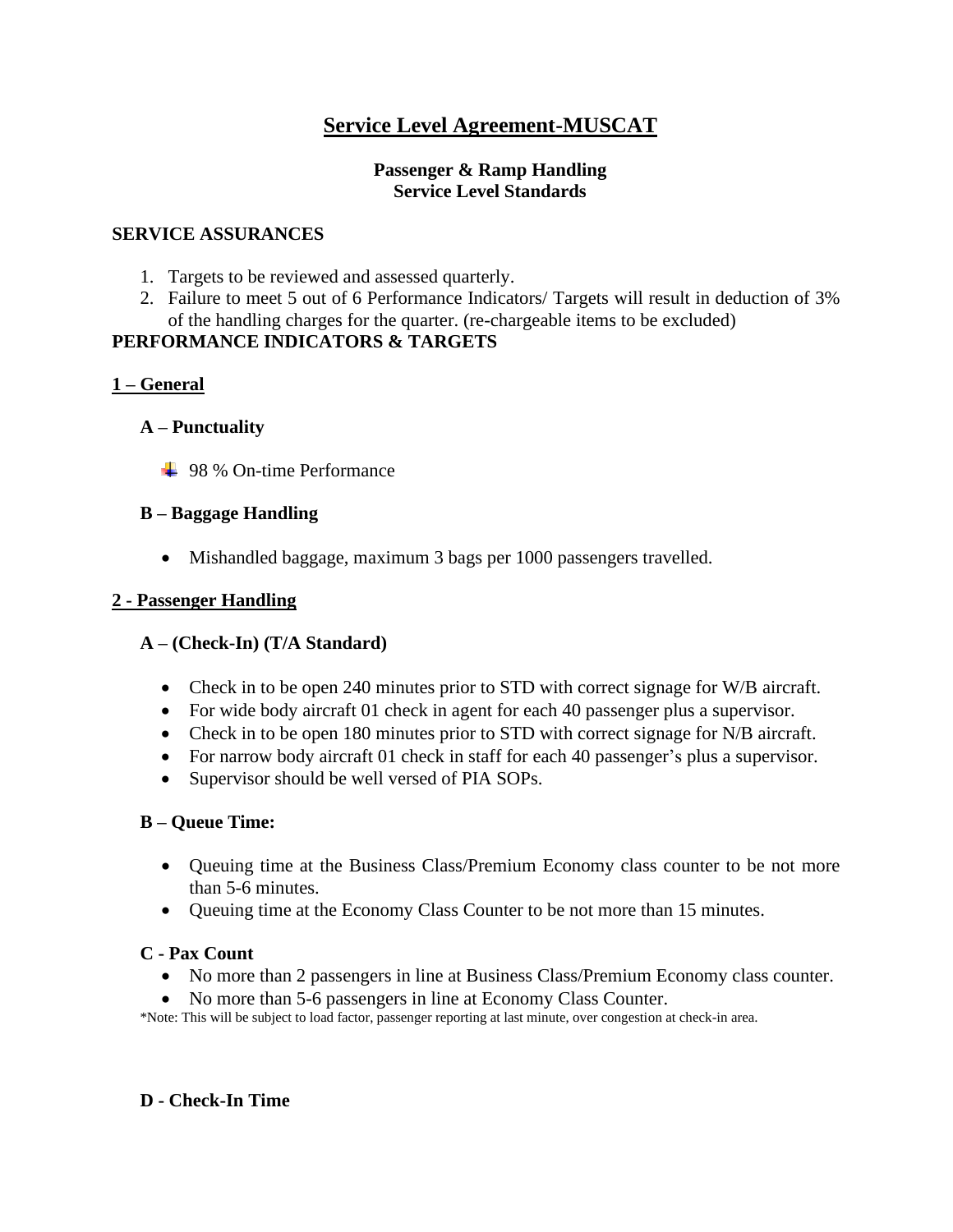- Average check in processing time to be not more than 3 minutes
- Check in close out time 60 minutes prior to STD. In case of Remote Parking, 70 minutes prior to STD.

### **E – Gate Functions**

- Boarding gate opened and manned 60 minutes prior to ETD
- Boarding commencement 45 minutes prior to ETD
- Handling agent to monitor and coordinate boarding/delay announcements made by airport authority to make them in line with carrier's procedures.
- Handling agent to coordinate with apron transport service provider and ensure passengers do not wait longer than 10 minutes in the bus before departure to aircraft.

### **3 – Ramp Handling**

# **A – Baggage Handling**

### **Arrival**

### FOR AIRCRAFT PARKED AT AEROBRIDGE

### **First bag**

B777 First bag to be delivered by 15 minutes after on blocks

A320 First bag to be delivered by 10 minutes after on blocks **Last bag**

B777 Last bag to be delivered by 40 minutes after on blocks

A320 Lastbag to be delivered by 30 minutes after on blocks

### FOR AIRCRAFT PARKED AT REMOTE

### **First bag**

B777 First bag to be delivered by 20 minutes after on blocks

A320 First bag to be delivered by 15 minutes after on blocks

### **Last bag**

B777 Last bag to be delivered by 45 minutes after on blocks

A320 Last bag to be delivered by 35 minutes after on blocks

- Business/Premium Economy Class container/ baggage to delivered first in all circumstances
- Make transfer baggage available to the accepting carrier 60 minutes after on blocks

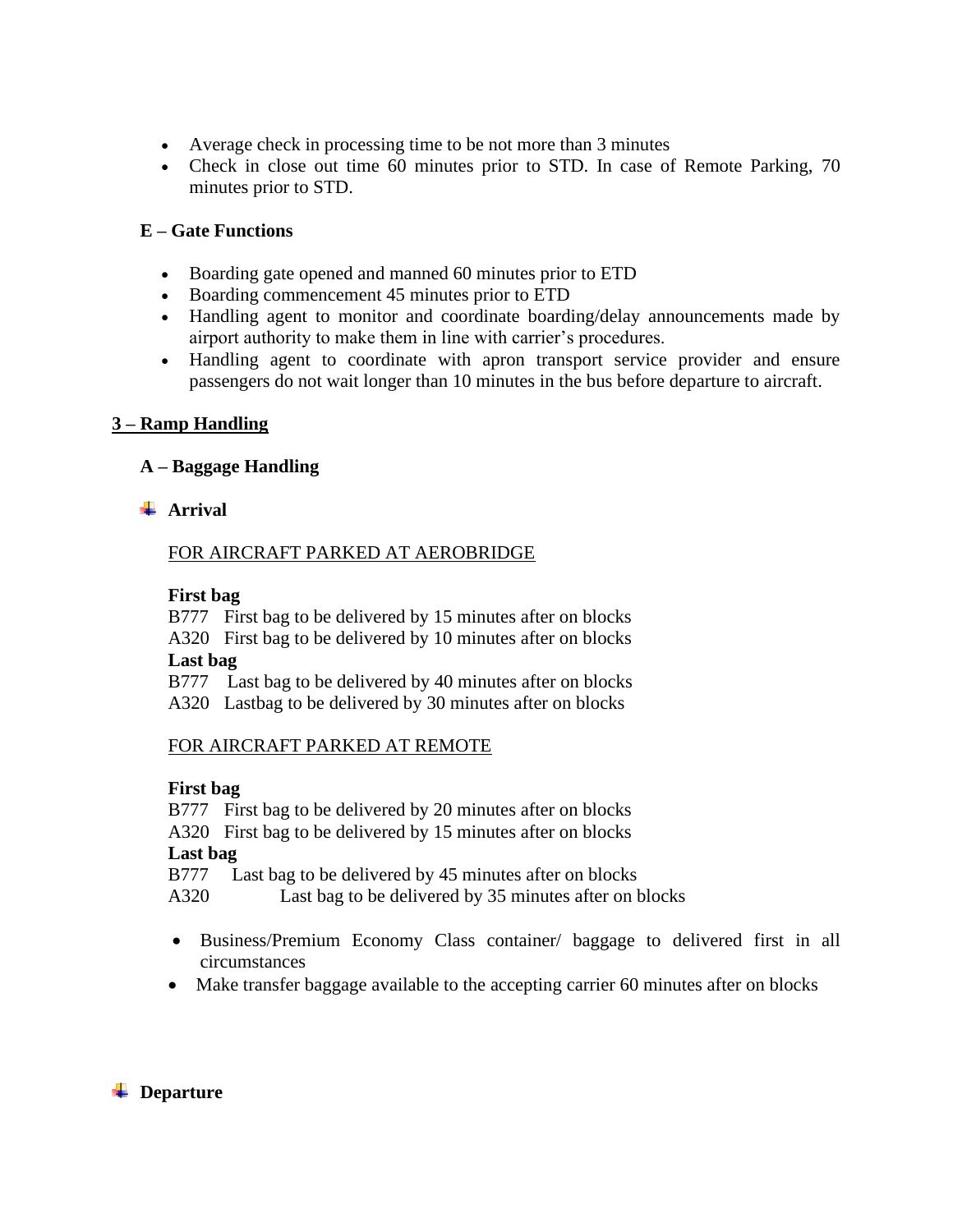- Class wise segregation */loading should be done to enable offloading of Business class* baggage first upon arrival.
- Ensure baggage reconciliation system adopted, whereby, baggage loaded/recorded by ULD to facilitate prompt baggage off-loading of missing passengers. Record, ULD number, to be maintained at station with copy given to crew for use at transit station.
- Prior to baggage loading, staff in baggage make-up area must perform a physical check to ensure that only serviceable ULD's are used. PIA to be informed of any unserviceable ULD's and they will advise disposition of unit.
- BRS copy to be emailed to destination and local PIA addresses within 02 hours post flight departure

# **B – Cleaning**

• To be completed 10 minutes prior to commencement of passenger boarding, as per the stipulated time for the respective aircraft/station.

# **C – Arrival Functions**

- Appropriate Ground Support Equipment to be available at parking position at 10 minutes before on blocks.
- Chocks to be positioned immediately after blocks on.
- Handling Company to ensure that only authorised trained personnel open the aircraft door.
- Passenger disembarkation to commence within 5 minutes after on blocks.
- Mail & documents to be delivered to mail facility by 90 minutes after on blocks.

# **D – Departure Functions**

- Mail to be delivered to aircraft side by 10 minutes prior to ETA.
- Pushback equipment (tug master / tow bar to be available 10 minutes prior to ETD.
- Ramp staff and equipment to remain at aircraft side till chocks are off.

# **4 – Delayed Flight Handling**

- In the event of delay / AOG or diverted flight, the handling agent will consult, plan and coordinate with PK on necessary handling arrangements.
- If required as per situation, to arrange adequate counters and staffing to recheck-in and re-tag passengers' baggage for departure.

# **5 – Load Control and Operations**

- Load sheet and NOTOC to be delivered by 20 minutes prior ETD.
- Pre-flight documentation to be delivered to the aircraft by 15 minutes prior ETD.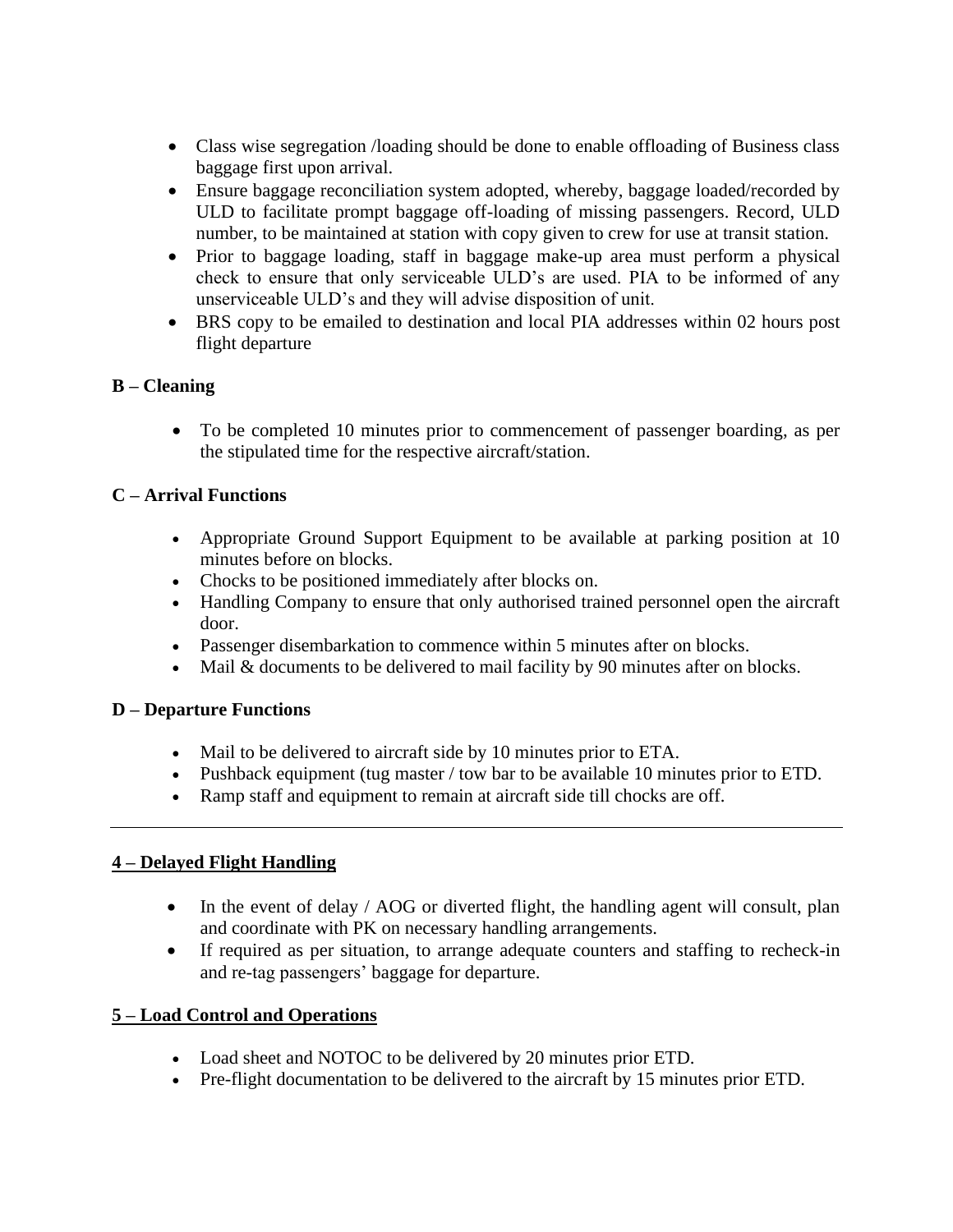- Messages to be sent immediately after departure (including LDM, UCM, CPM, position of Business class container, on-line DPR, Baggage Delivery report etc.)
- Loading team/Ramp Supervisor shall ensure timely coordination with Central load Control (CLC) in case of amendment required in load plan based on volumetric/ dimensional presentation of baggage.
- SCM to be conducted weekly/ flashed on every Sunday, recording ULD numbers and types.
- General declaration and passenger manifest to be provided for each flight

# **6 – Safety Pre-Requisites:**

- The GHA training program must provide the knowledge necessary to perform duties, execute procedures and operate the equipment associated with specific ground handling functions; including orientation on applicable State regulations, PIA policies & procedures and operating practices.
- The GHA trainings shall addresses the following areas of operations, as applicable to ground handling duties or function(s) performed at the respective station:
	- ➢ Passenger services;
	- ➢ Ramp services;
	- ➢ Load control;
	- $\triangleright$  Aircraft fueling;
	- $\triangleright$  Aircraft ground de-/anti-icing.
- **GHA Safety and human factors training** may include the following subject areas as appropriate to the individual's assigned operational function(s):
	- $\triangleright$  Safety philosophy;
	- ➢ Safety regulations;
	- ➢ Hazards;
	- ➢ Human factors;
	- $\triangleright$  Airside markings and signage;
	- $\triangleright$  Emergency situations;
	- ➢ FOD prevention;
	- ➢ Personal protection;
	- ➢ Accidents, incidents, near misses;
	- $\triangleright$  Airside safety supervision
- The GHA personnel assigned to perform aircraft fueling shall be equipped with the necessary knowledge and guidelines for:
	- $\triangleright$  Safe operation of equipment;
	- ➢ Emergency procedures;
	- $\triangleright$  Fuel spillage avoidance response;
	- ➢ Aircraft fueling and defueling procedures;
	- $\triangleright$  Aircraft-specific training.
- The GHA personnel assigned to perform aircraft De-/Anti-icing shall be equipped with the necessary knowledge and guidelines for: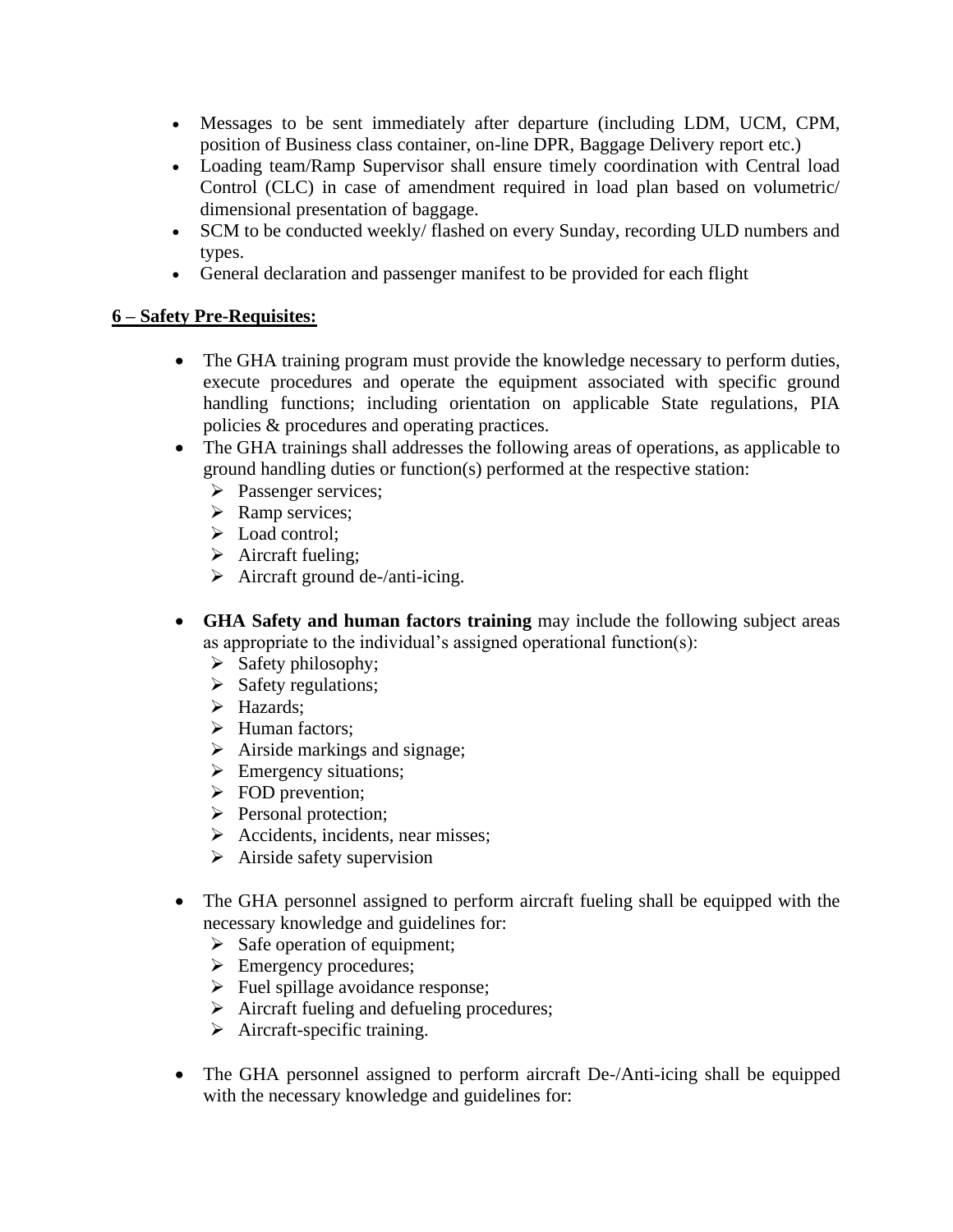- ➢ Standardized methods of fluid application, its storage and handling;
- $\triangleright$  Compliance with specific aircraft limitations
- ➢ Necessary communications between ground handling personnel and the flight crew prior to and after completion of the de-/anti-icing process.
- The GHA SMS training shall address some or all of the following subject areas, as appropriate for the operational functions
	- Organizational safety policies, goals and objectives;
	- Organizational safety roles and responsibilities related to safety;
	- SMS processes and procedures;
	- Basic safety risk management principles;
	- Safety reporting systems;
	- Human factors.
- For safety reporting, our reporting channels shall be shared. Main is the email(s); [dgm.sms@piac.aero,](mailto:dgm.sms@piac.aero,) [gmsafety@piac.aero & pksafe@piac.aero](mailto:gmsafety@piac.aero,)
- In case of an incident / hazardous condition, the handling agent must ensure communication and information sharing required for Safety Investigation and the process of investigation must not be hampered, instead may be assisted with reasonable priority.
- All mandatory reportable occurrences (as defined in PIACL SMS Manual and in addition any other considered as such) shall be reported to PIACL management on the given email addresses within 48 Hrs.
- The handling agent shall provide record of previous safety occurrences (near misses, incidents and accidents) of at least last 1 year to PIACL and any information for clarification of these events.
- Handling agent shall participate in the review of hazard log/risk register & documented inherent hazards identified during their normal activities.
- Handling Agent shall ensure compliance with PIACL SMS processes or communicate to file differences for agreement. Differences shall only be filed through proper risk assessment and record maintained along with SLAs.
- Employee safety (both party employees) and public safety is also to be maintained through compliance with existing company Health Safety & Environment Policies, processes and procedures.
- Meetings (online or physical presence) shall be carried out amongst the SLA parties and Corporate Safety delegates of PIACL as per requirement to ensure two way communication and management of issues.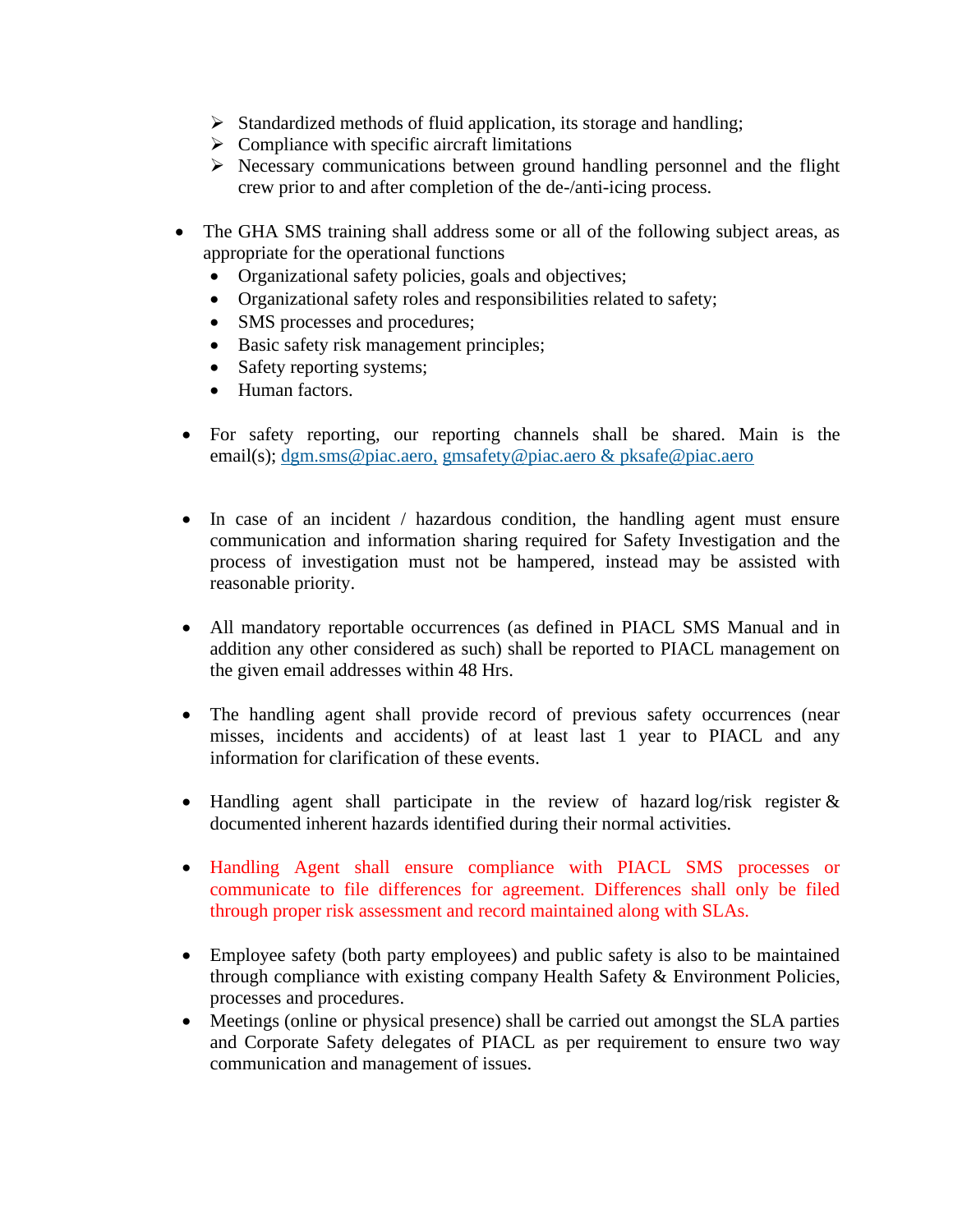- Emails and contact numbers of the handling agent delegates whom will handle safety issues must be shared with Corporate Safety before finalizing and signing the SLA.
- The Station Manager will conduct random spot checks during regular flights handling, will verify training validities of staff deputed at PK flights, and will maintain a record of oversight on a quarterly and annual basis through the PIA QSR & OPC checklist.